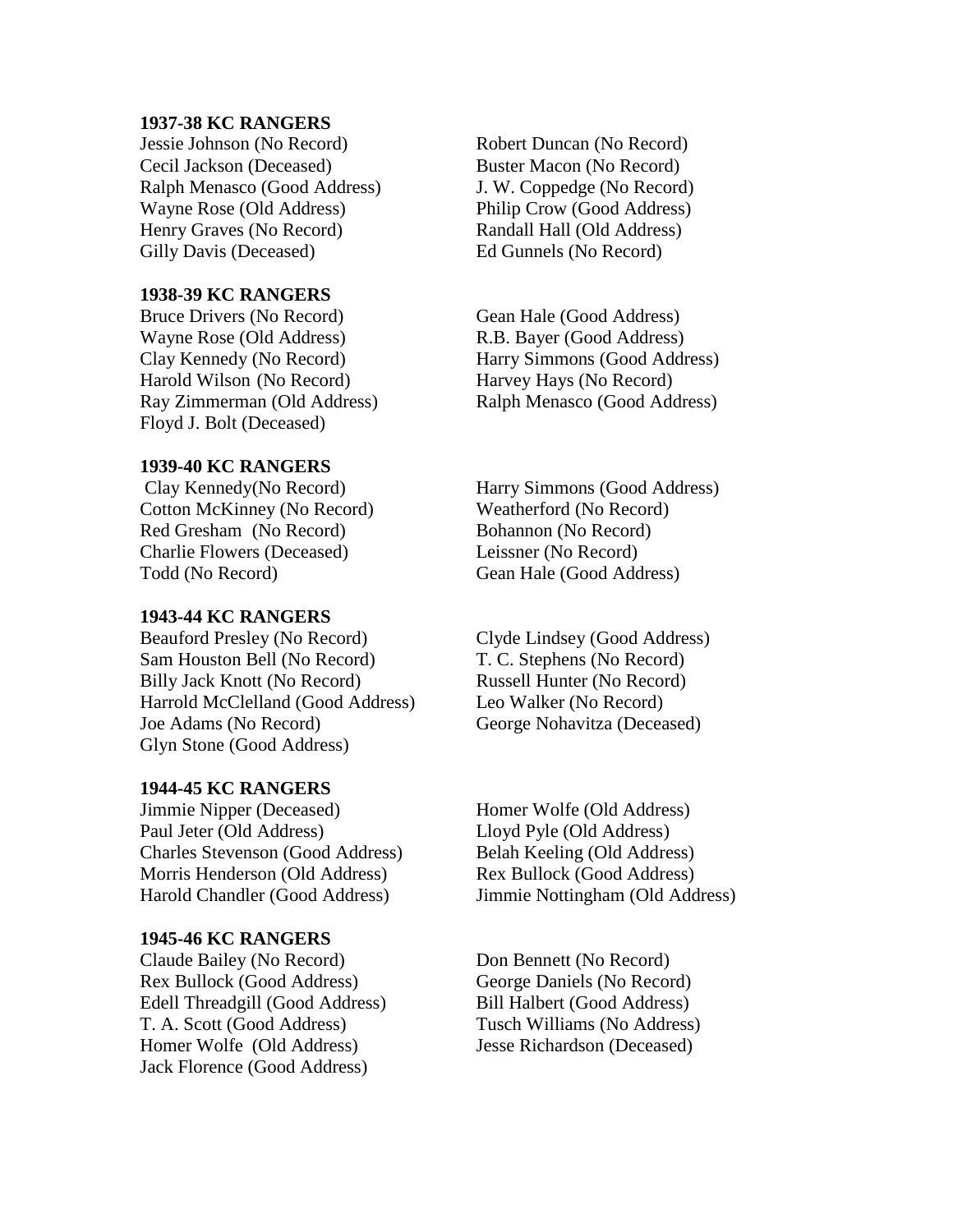#### **1946-47 KC RANGERS**

Bill Halbert (Good Address) Don Bennett (No Record) Bob Jaffe (No Record) Raymond Stone (Good Address) T. A. Scott (Good Address) Rex Threadgill (No Record) George Daniels (No Record) Edell Threadgill (Good Address) Adrian Burk (Deceased) Buford Presley (No Record) Oris Woods (Good Address) Vernon Williams (Good Address)

#### **1947-48 KC RANGERS**

Luther Threadgill (No Record) Norman Tully (No Record) Starkey Wilson (No Record) Homer Wolfe (Old Address) Don Cox (No Record) John Callahan (No Record) Cecil Crawley (No Record) L. C. Littlefield (No Record) Adrian Burk (Deceased) Bob Paradis (No Record) Billy Vaughn (No Record)

# **1948-49 KC RANGERS**

(No Record on Any of These Players) L. C. Littlefield Tommy Clark A.C. Mittelstedt Dan Sharpe Cecil Crawley John Callahan Fred Anderson Bryan Kilpatrick Bobby Jones Bob Paradis Curry Hendricks Jimmy Bain Eugene Hill Rusty Russell Eldon Conrad Charlie Altimore Ed Thomas

## **1949-50 KC RANGERS**

Tommy Clark (No Record) Carroll Minor (No Record) Jerry Waggoner (No Record) Billy Gibbs (No Record) Billy Bob Lawerence (Good Address) Eldon Conrad (No Record) James Russell (No Record) Bobby Jones (No Record) Perry Henderson (No Record) Fred Anderson (No Record) Jack Honea (No Record) Billy Smith (No Record)

**1950-51 KC RANGERS No Addresses Available**

Jimmy Stroope John Tinney Earl Touchstone **Perry Henderson** Gary Gilbreath Freddie Harrist Bradley Barrow Carroll Minor Marlin Ingram Jarry Waggoner Steele McKinney J. W. Woods

Leroy Sutherland (Good Address) Billy Bob Lawrence (Good Address)

Chris Woods (No Record) Billy Bob Lawrence (Good Address)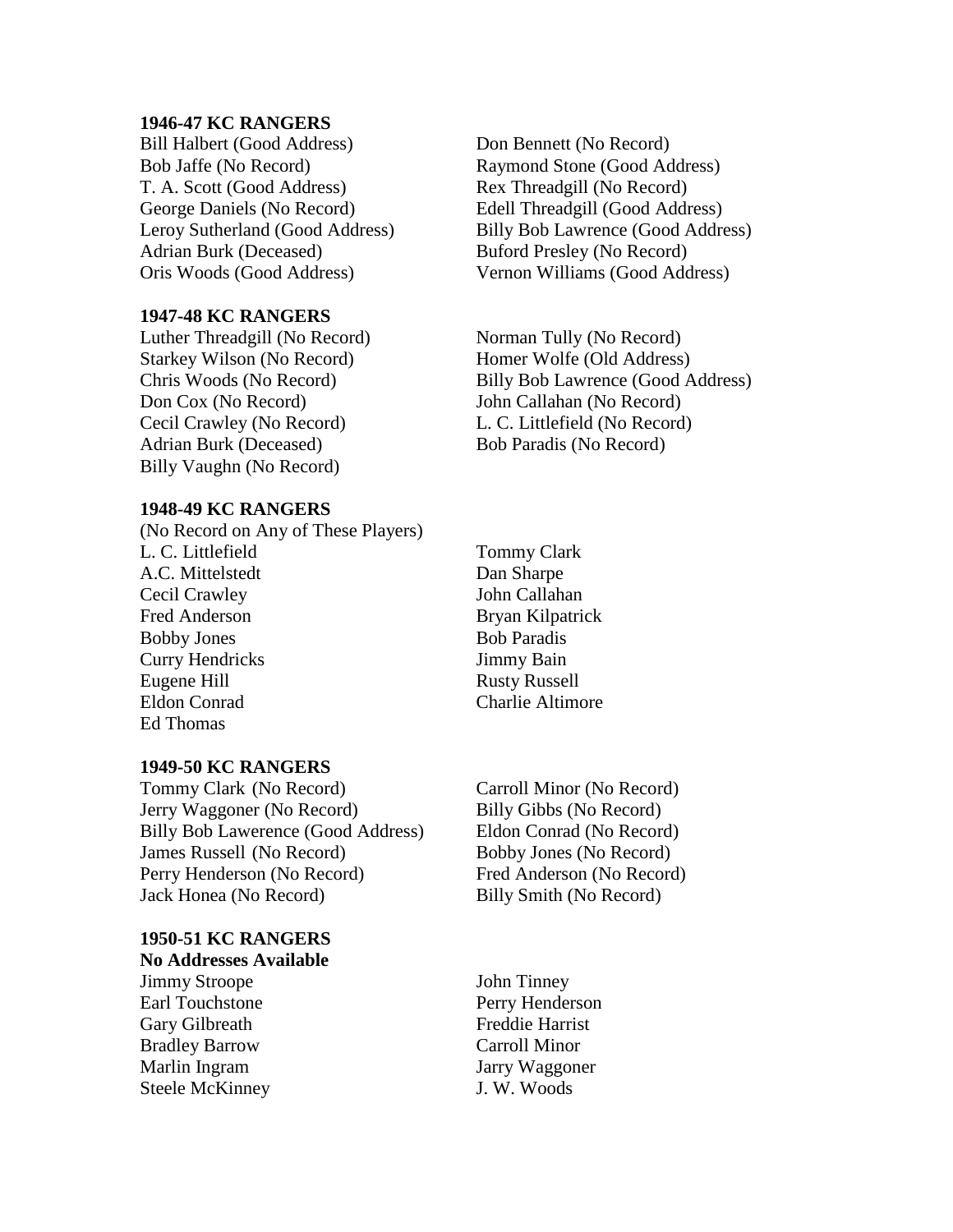# **1951-52 KC RANGERS**

Freddie Barrist John Tinney Perry Henderson Jimmy Stroope Wayne Durham R.C. Welch Tommy McCollum Don Gregory Marlin Ingram James Duncan Steele McKinney Jimmy Spence Earl Touchstone

## **1952-53 KC RANGERS**

R. C. Welch Wayne Durham Jodie Modisette J.W. Hinton Cornel Riley Gene Deer Carrell Burleson Billy Hardy Wesley Taylor **Howard McSpedden** John W. Jennings, Jr. (Good Address) Wayne Hickey Walter Jupp Maurice Pettit Bob Worthy Ed Mason Tommy McCollum James Duncan

# **1953-54 KC RANGERS**

**No Addresses Available** Eddie Ashwood Eugene Kittinger Jack Frost Billy Jack Wiolliams

Kenneth Ivy Cornel Riley Leo Kincaid

# **1954-55 KC RANGERS**

Jerry Kaiser Roy Kieval Ned Duncan (Good Address) James Crisco Hunter Barton (Good Address) Ted Willock David McCool (Good Address) Jerry Wood Phinn Kennon James Greenville

## **1955-56 KC RANGERS**

Ned Duncan (Good Address) Bob Pace (No Address) Hunter Barton (Old Address) Rondell Van Cleve (Good) Bobby Barton (Good) Dennis Creech (Good) David McCool (Good) Harry Bullard (Good) Ed Erickson (Good) George Everett (Good) Bob Laskowitz (No Address)

Bradley Barrow Wesley Taylor (Good Address)

Billy Heide Tommy McCollum

Ted Willock (No Record) Sonny Hatton (No Address)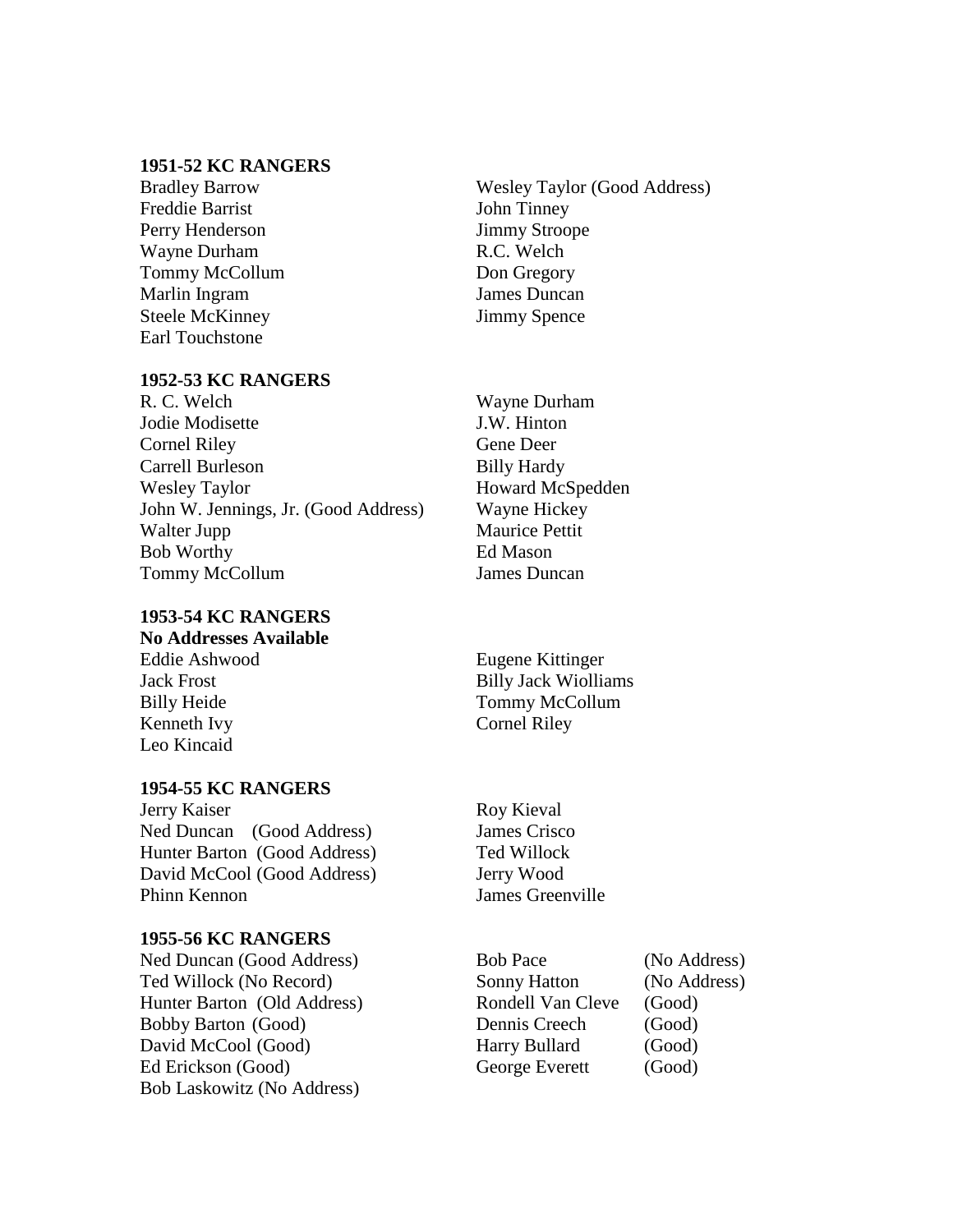#### **1956-57 KC RANGERS**

# **1957-58 KC RANGERS**

Sid Cohen (Good Address) Jerry Smith (Good) Wilmer Cox (Good) Don Stanley (Good) Bobby Davis (No Record) Pat Stanley (Good) Charles Eads (Good) William Walling (Good) Mike McCauley (No Record) Jimmy Wyrick (No Record) John Rich (Good) Dan Shelton (Good)

## **1958-59 KC RANGERS**

Wilmer Lyles (Bad Address) Gary Duncan (No Record) Don Stanley (Good) John Rich (Good) Pat Stanley (Good) Jack Thompson (No Record) Glen Cothern (No Record) Jerry Smith (Good) Roy Lee Kimmel (Bad Address) Jim Corrigan (No Record) Wilbur Lyles (No Record)

## **1959-60 KC RANGERS**

| <b>Charlie Burgess</b>  | (No Record) |
|-------------------------|-------------|
| <b>Garth Duncan</b>     | (No Record) |
| Gary Duncan             | (No Record) |
| Tom Featherston         | (No Record) |
| <b>Garland Franklin</b> | (No Record) |
| Don Greiner             | (No Record) |
| Danny Halbrook          | (No Record) |

## **1960-61 KC RANGERS**

| Dennis Beard         | (Old Address) | Bobby (James R.) Parks | (Decea      |
|----------------------|---------------|------------------------|-------------|
| Norman Bonds         | (No Record)   | David Payne            | (No Record) |
| Garland Franklin     | (No Record)   | James Ship             | (No Record) |
| Don Greiner          | (No Record)   | <b>Todd Stewart</b>    | (No Record) |
| <b>Cliff Hankins</b> | (No Record)   | <b>Newton Terry</b>    | (No Record) |
| <b>Benny Johnson</b> | (No Record)   | Gerald Woodard         | (No Record) |

Bob Barton (Good) Bob Pace (No Address) Sid Cohen (Good) Leroy Robinson (No Address) Wilmer Cox (Good) Gary Schaffer (Good) Dennis Creech(Good) Rondell Van Cleve (Good) Ed Erickson (Good) Lonnie Willoughby (No Address) Cliff Hartley (No Record) James Wyrick (No Address)

Tony Erickson (No Record) Lonnie Willoughby (No Record)

Benny Johnson (No Record) Roy Lee Kimmel (Old Address) Jack Thompson (No Record) Newton Terry (No Record) Dudley Wheeler (No Record) Jack Welby (No Record)

| Dennis Beard         | (Old Address) | Bobby (James R.) Parks (Deceased) |             |
|----------------------|---------------|-----------------------------------|-------------|
| Norman Bonds         | (No Record)   | David Payne                       | (No Record) |
| Garland Franklin     | (No Record)   | James Ship                        | (No Record) |
| Don Greiner          | (No Record)   | <b>Todd Stewart</b>               | (No Record) |
| <b>Cliff Hankins</b> | (No Record)   | <b>Newton Terry</b>               | (No Record) |
| <b>Benny Johnson</b> | (No Record)   | Gerald Woodard                    | (No Record) |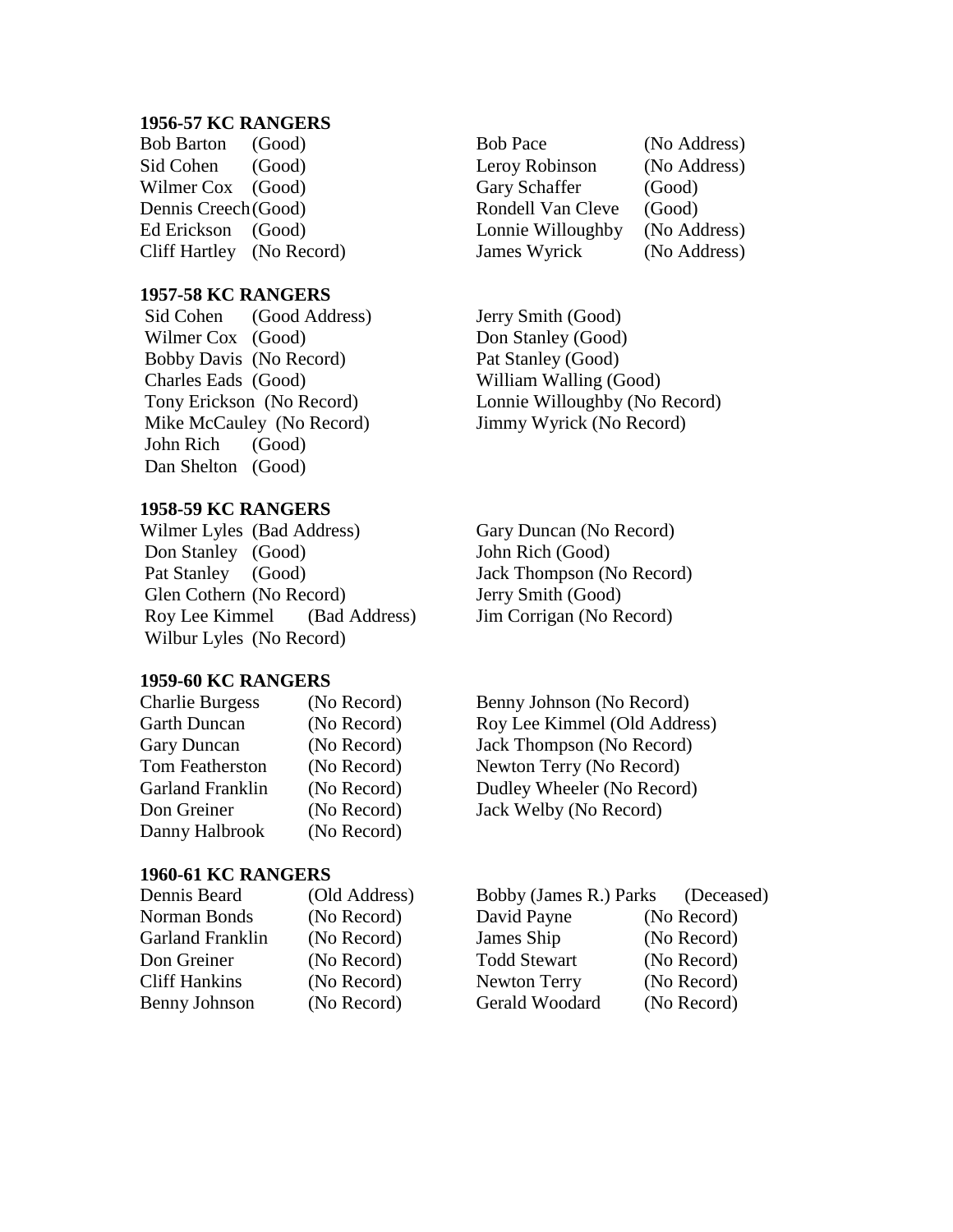# **1961-62 KC RANGERS**

| <b>Freddie Steele</b> | (Good Address) |
|-----------------------|----------------|
| <b>Cliff Hankins</b>  | (No Record)    |
| Heidie Egelhoff       | (Good Address) |
| David Payne           | (No Record)    |
| <b>Jim Chandler</b>   | (Good Address) |

Norman Lundy (No Record) Robert Sterling (No Record) Ronnie Monks (Good Address) Gerald Woodard (No Record)

# **1962-63 KC RANGERS**

| <b>Bradley Peters</b>    | (No Record)    | Wylie Jenkins          | (Old Address)  |
|--------------------------|----------------|------------------------|----------------|
| Gary Hape                | (No Record)    | <b>Richard Stewart</b> | (No Record)    |
| Norman Lundy             | (No Record)    | Jim Duncan             | (Good Address) |
| <b>Mike Parkins</b>      | (No Record)    | Heidie Egelhoff        | (Good Address) |
| <b>Stanley Rosenblat</b> | (Good Address) | <b>Freddie Steele</b>  | (Good Address) |
| <b>Ronnie Monks</b>      | (Good Address) | <b>Bobby Stokes</b>    | (No Record)    |

# **1963-64 KC RANGERS**

| John McDavid           | (Good Address) | Bobby Stokes (No Record)     |
|------------------------|----------------|------------------------------|
| Mike Parkins           | (No Record)    | Donald Kruse (Deceased)      |
| George Roderick        | (No Record)    | Gary Hape (No Record)        |
| <b>Sonny Brashiers</b> | (No Record)    | John Stewart (No Record)     |
| Wylie Jenkins          | (Old Address)  | Frank O'Brien (Good Address) |
| Dick Davidson          | (No Record)    | Bradley Peters (No Record)   |

# **1964-65 KC RANGERS**

| John McDavid           | (Good Address) | Donald Kruse (Deceased)         |
|------------------------|----------------|---------------------------------|
| Phil Kunz              | (No Record)    | Frank O'Brien (Good Address)    |
| Dan Douau              | (No Record)    | George Roderick (No Record)     |
| <b>Sonny Brashiers</b> | (No Record)    | Dave Gale (No Record)           |
| Richard O'Brien        | (No Record)    | Johnny Underwood (Good Address) |
| Mont Irvin             | (No Record)    | Tom Farrell (No Record)         |

# **1965-66 KC RANGERS**

| <b>Tom Farrell</b>     | (No Record)    |
|------------------------|----------------|
| Dave Gale              | (No Record)    |
| <b>Terry George</b>    | (Good Address) |
| Johnny Underwood       | (Good Address) |
| Gerald Dunn            | (No Record)    |
| <b>Tommy Alexander</b> | (Good Address) |

Wayne Schneider (Old Address) Larry Sorrells (Good Address) Ronnie Tarnawa (No Record) Jim Borchfield (No Record)<br>Gary Hamilton (Old Address) Gary Hamilton ny Alexander (Good Address) Gifford Hobbard (No Record)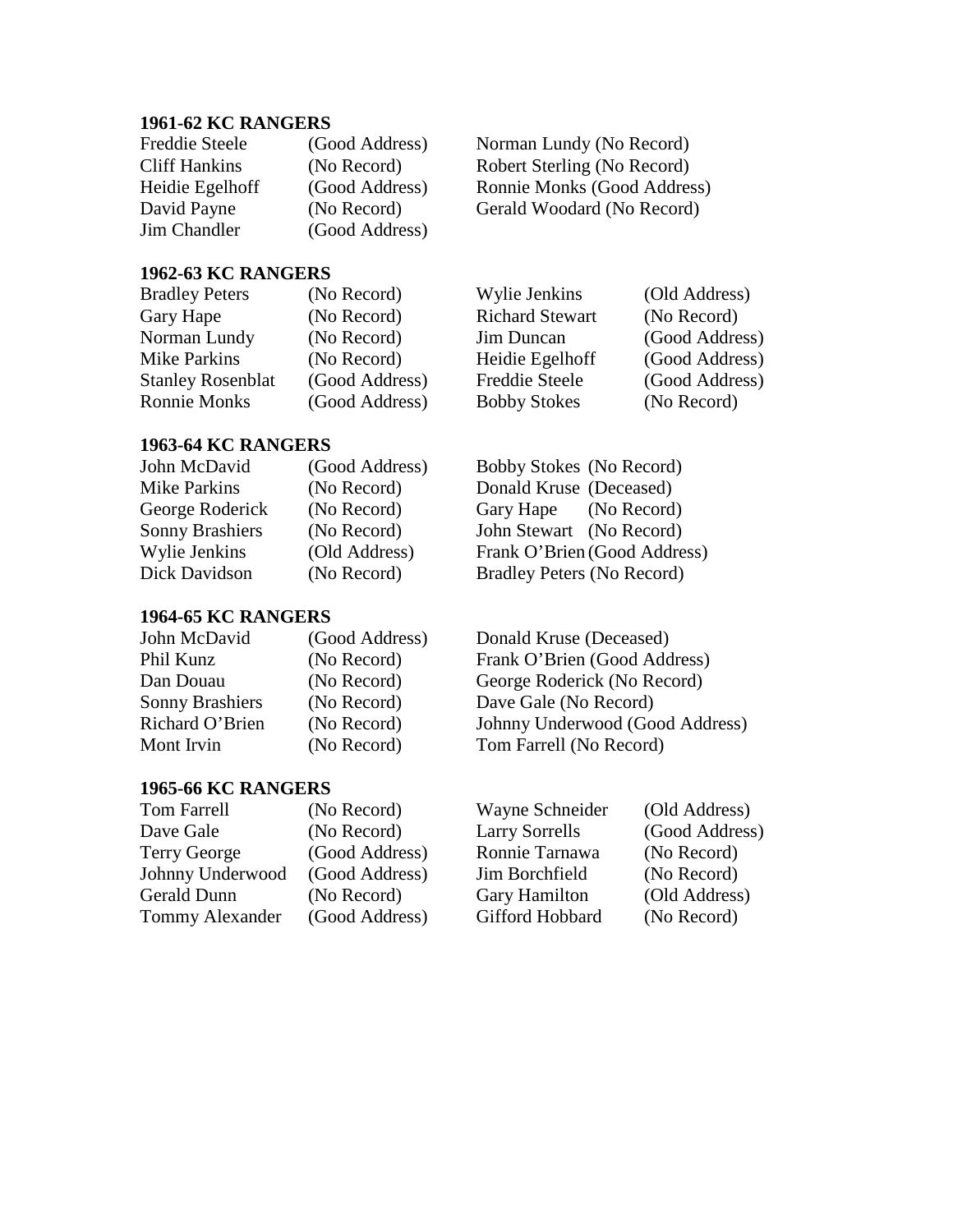# **1966-67 KC RANGERS**

| <b>Gary Hamilton</b>   | (Old Address)  |
|------------------------|----------------|
| <b>Tommy Alexander</b> | (Good Address) |
| Lanny Rainey           | (No Record)    |
| Larry Alexander        | (No Record)    |
| Jake McDaniel          | (No Record)    |
| Glen Arnold            | (No Record)    |
| Roy Mayfield           | (No Record)    |
|                        |                |

## **1967-68 KC RANGERS**

| Bob Villani           | (No Record)    | Richad Ivey (No Record)  |  |
|-----------------------|----------------|--------------------------|--|
| <b>Jack Ledbetter</b> | (Good Address) | Jim Migliore (No Record) |  |
| <b>Early Laster</b>   | (No Record)    | Gene Habulin (No Record) |  |
| Larry Alexander       | (No Record)    | Jay McDaniel (No Record) |  |
| George Jackson        | (No Record)    | Keith Parker (No Record) |  |
| John Hoops            | (Old Address)  | Bob Woodall (No Record)  |  |
| Lanny Rainey          | (No Record)    |                          |  |

# **1968-69 KC RANGERS**

| Richard Ivey        | (No Record)    | Mel Chapman           | (No Record) |
|---------------------|----------------|-----------------------|-------------|
| <b>Mike Ammons</b>  | (No Record)    | <b>Steve Bracey</b>   | (Deceased)  |
| George Jackson      | (No Record)    | <b>Bob Haney</b>      | (No Record) |
| <b>Early Laster</b> | (No Record)    | <b>Brad Schmelzer</b> | (No Record) |
| Jack Ledbetter      | (Good Address) | <b>Bill Foster</b>    | (No Record) |
| Danny Adams         | (No Record)    | Luther Leigh          | (No Record) |
| Clarence Bell       | (No Record)    |                       |             |

Butch Pfeifer (No Record) Bill Lee (No Record) Wayne Schneider (Old Address)

Bob Villani (No Record)<br>
Robert Woodall (No Record)

Mike Wakin (No Record)

Robert Woodall

# **1969-70 KC RANGERS**

| Mike McKinney       | (No Record) | J.D. Grigsby          | (No Record) |
|---------------------|-------------|-----------------------|-------------|
| <b>Steve Albeck</b> | (No Record) | <b>Clinton Harris</b> | (No Record) |
| Luther Leigh        | (No Record) | <b>Steve Tipton</b>   | (No Record) |
| Clarence Bell       | (No Record) | Mike Treece           | (No Record) |
| Robert O'Brien      | (No Record) | <b>Bob Haney</b>      | (No Record) |
| <b>Buddy Dennis</b> | (No Record) | <b>Steve Bracey</b>   | (Deceased)  |
| Danny Adams         | (No Record) |                       |             |
|                     |             |                       |             |

#### **1970-71 KC RANGERS**

| (NO ADDRESSES AVAILABLE) |                     |
|--------------------------|---------------------|
| Henry Allen              | <b>Steve Tipton</b> |
| Sammy Hervey             | Robert O'Brien      |
| <b>Clinton Harris</b>    | J.D. Grigsby        |
| Jim Huddleston           |                     |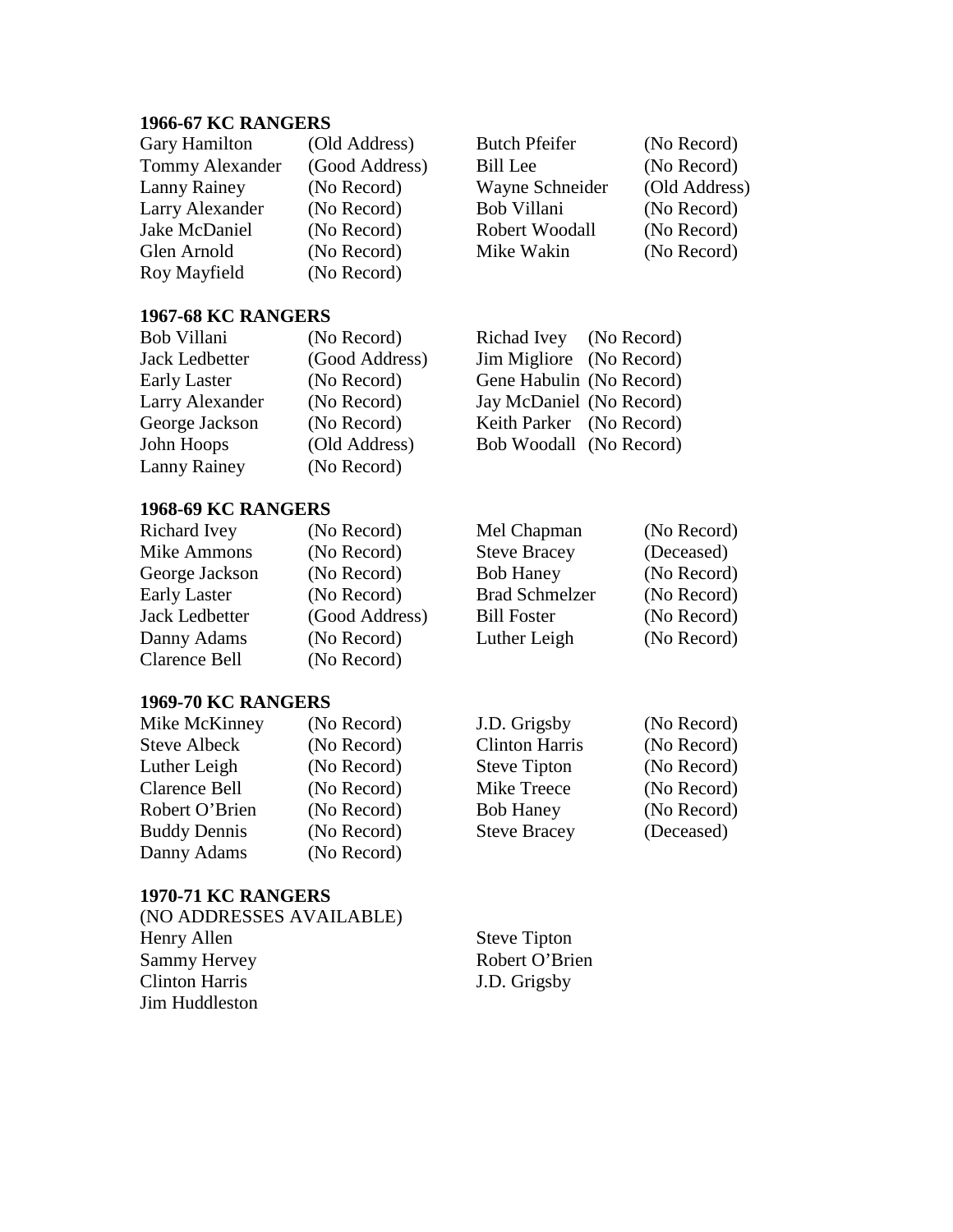# **1971-72 KC RANGERS**

| (NO ADDRESSES AVAILABLE) |  |
|--------------------------|--|
| Ray Harton               |  |
| Henry Allen              |  |
| Donald Dunlap            |  |
| David Lucky              |  |
| Mark Gilbreath           |  |
| Carl Barnett             |  |

## **1972-73 KC RANGERS**

|                 | (No Records on All Others) |              |
|-----------------|----------------------------|--------------|
| Ray Harton      |                            | Tony         |
| Ronald Ryder    |                            | Melv         |
| Reggie Springer |                            | Robe         |
| Mark Gilbreath  |                            | Larry        |
| Joe Wakeland    |                            | <b>Steve</b> |
| Carl Barnett    |                            | Jimm         |
| Jay Downs       | (Good Address)             | Rona         |
|                 |                            |              |

## **1973-74 KC RANGERS**

| <b>Steve Pace</b>      |                |
|------------------------|----------------|
| <b>Brad Wymer</b>      |                |
| Mike Harper            |                |
| <b>Ralph Farley</b>    |                |
| <b>Melvin Moore</b>    |                |
| Chad Dean              | (Good Address) |
| Jay Downs              | (Good Address) |
| (No records on others) |                |

# **1974-75 KC RANGERS**

(NO RECORDS ON OTHERS) Ricky Perry Chad Dean (Good Address) Lester Henley Stan Lane Paul Jackson Randy Shearer Ralph Farley Rusty Cram Carl Kilpatrick Randy Shearer

Sammy Hervey Doug Gabbard Ken Peterson Reggie Springer Ronald Dunlap Jimmy Smith

**Barnett** in Moore rt Phillips Traylor Awbrey ly Street Id Dunlap

Rich Banfield Stan Lane Randy Shearer **Mark Burgess** Gary Houston Paul Jackson Mark Mayo

Time Wharton **Andrew Bridges** (Good Address) Rich Banfield Randy Washington (Good Address)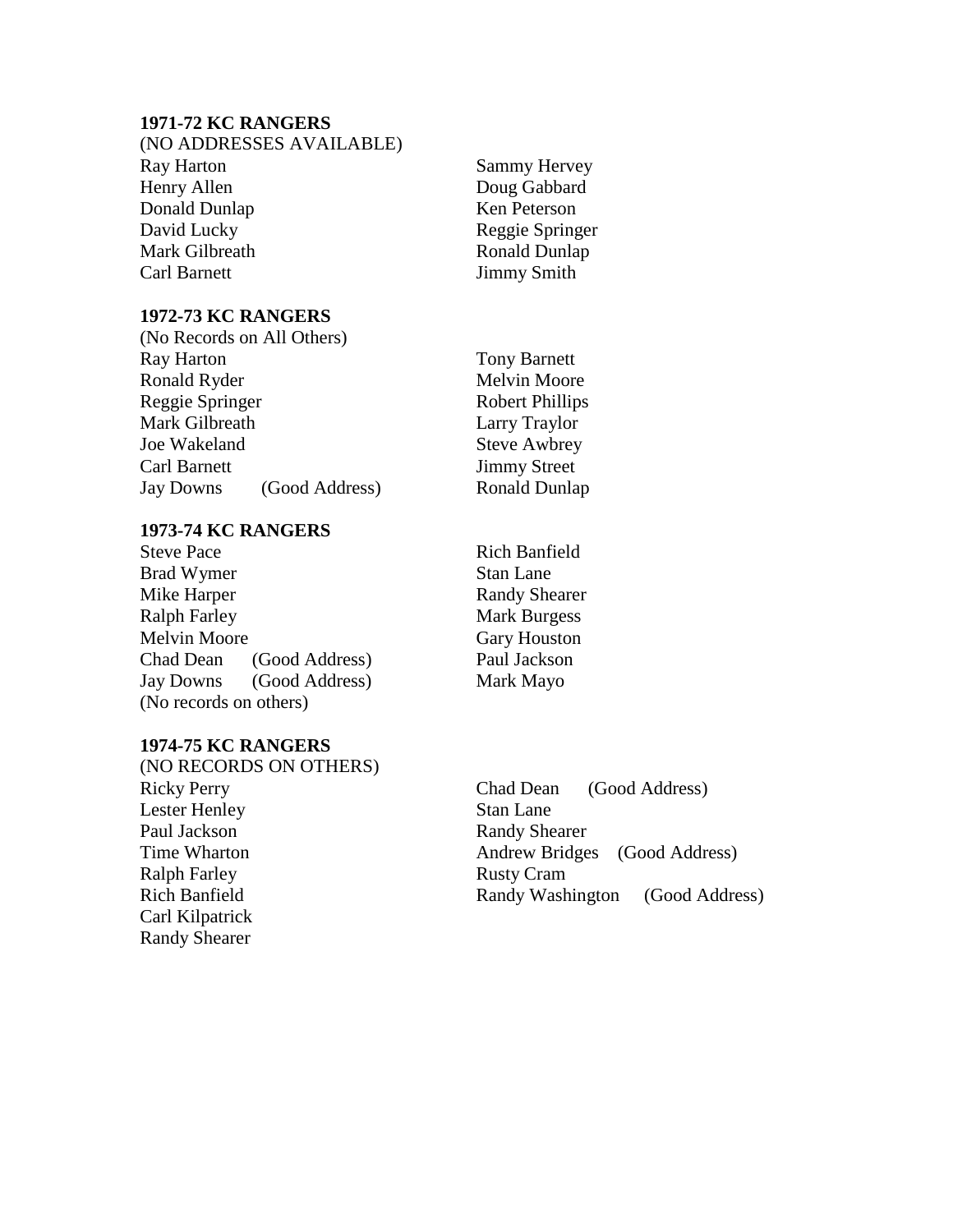## **1975-76 KC RANGERS**

| Kevin Hamilton        | (No Record)    |
|-----------------------|----------------|
| <b>Andrew Bridges</b> | (Good Address) |
| <b>Steve Hicks</b>    | (No Record)    |
| Duane Rettig          | (Good Address) |
| Randy Washington      | (Good Address) |
| <b>Barry Stiles</b>   | (No Record)    |
| <b>Kim Swanson</b>    | (Old Address)  |

Harold Taylor (No Record) Michael Powell (Old Address) Zack West (No Record) Todd Schultz (No Record) Steve Gadis (No Record) Lester Henley (No Record) Rick Perry (No Record)

David Parks (Good Address) Jon Scarborough (No Record) Sam Steele (No Record) Mark Tompkins (No Record) Rich Waller (No Record)

## **1976-77 KC RANGERS**

| David Parks   | (Good Address) | Duane (Buster) Rettig (Good Address) |               |
|---------------|----------------|--------------------------------------|---------------|
| Rick Waller   | (No Record)    | Zack West                            | (No Record)   |
| Greg Boyd     | (No Record)    | Michael Powell                       | (Old Address) |
| Harold Taylor | (No Record)    |                                      |               |

# **1977-78 KC RANGERS**

| <b>Bill Beaven</b>    | (No Record)    | David Parks          | (Good Addre |
|-----------------------|----------------|----------------------|-------------|
| Eric Carter           | (No Record)    | Jon Scarborough      | (No Record) |
| <b>Boomer Conrads</b> | (No Record)    | Sam Steele           | (No Record) |
| Larry Dempsey         | (No Record)    | <b>Mark Tompkins</b> | (No Record) |
| Chris Evans           | (No Record)    | <b>Rich Waller</b>   | (No Record) |
| Alan Goodman          | (Good Address) | Larry Wilson         | (No Record) |
| Mike Matthews         | (No Record)    |                      |             |
| Nate Kates            | (No Record)    |                      |             |
|                       |                |                      |             |

# **1978-79 KC RANGERS**

| (No Record on Anyone) |                     |
|-----------------------|---------------------|
| <b>Mark Tompkins</b>  | <b>Gary Conrads</b> |
| <b>Bobby Martin</b>   | Ken Lyles           |
| <b>Terry Connelly</b> | George Hodge        |
| Kevin Lee             | Mike Carr           |
| <b>Bill Beavan</b>    | Jon Scarborough     |
| Mike Matthews         | Alan Howard         |
| Frank Sullivan        | Johnny Henry        |
| <b>Boomer Conrads</b> |                     |
|                       |                     |

# **1979-80 KC RANGERS**

(No Record on Anyone) Ronnie Blake Jim King Bobby Martin Gary Grambly Time Gigliotti **Artie McDuffie** David Clemons David Wilridge Cary Jones Allen Burke Deryl Lewis Ed Gillen Stephan Johnson John Henry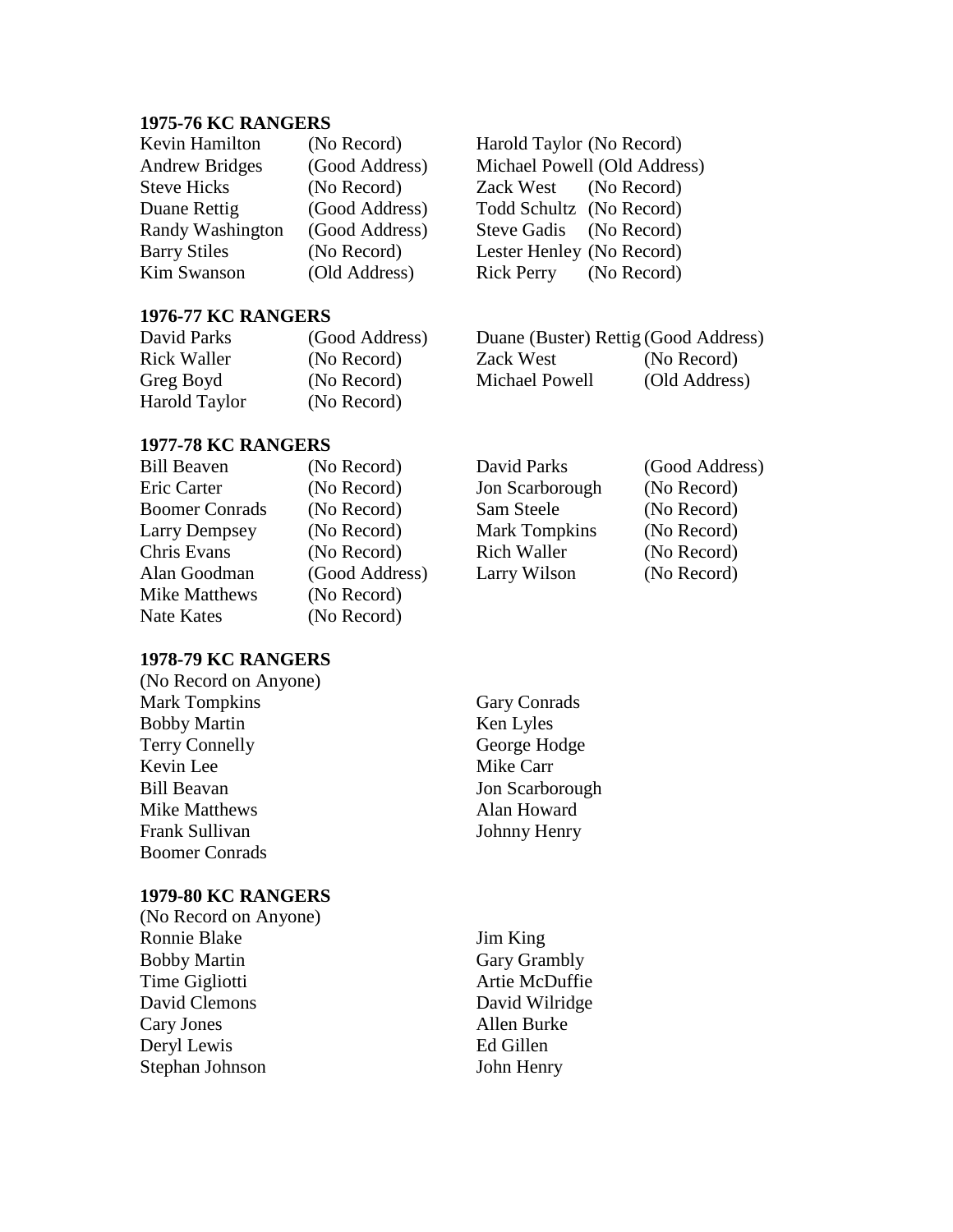## **1980-81 KC RANGERS**

John Smith Artie McDuffie Junior Ashmore Bobby Jones Terran Carter David Wilridge Deryl Lewis Darryl Johnson Stephan Johnson Mike Thomas Mark Warren Cornel Weston

# **1981-82 KC RANGERS**

Junior Ashmore Vincent Mery Terran Carter Carlon Davie Jeff Smith Johnny A. Stone Sam Moore Tracy Ainsworth Thurman Sanders Vincent Brown Herbert Brooks Keith Brooks Mark Warren Mike Potter, Mgr.

# **1982-83 KC RANGERS**

John Lawson Carl Davis Keith Brooks Vincent Brown Steve Blanchard George Warren Bobby Harris Adam Hector Jerry Willson Charles Young Johnny A. Stone

#### **1983-84 KC RANGERS**

(NO RECORDS AVAILABLE) Bobby Smith George Warren Tony Stone Byron Hogans David Ortega Curtis Harris Randy Smith Alton Jackson (Old Address)<br>Sylvester Conrod Kenny Yates Sylvester Conrod

#### **1984-85 KC RANGERS**

George Adams David Ortega Brian Allison<br>
Sylvester Conrod<br>
Gerald Paddio<br>
Bobby Smith Sylvester Conrod James Griffin Tony Stone Byron Hogans Leo Walker C.J. Hudson Kenny Yates Karl Moody **Robert Nash** 

Bernard Batiste Ronnie Aushborne

**Curtis Harris** Mike Potter, Trainer Herb Brooks Ralph Taylor, Mgr.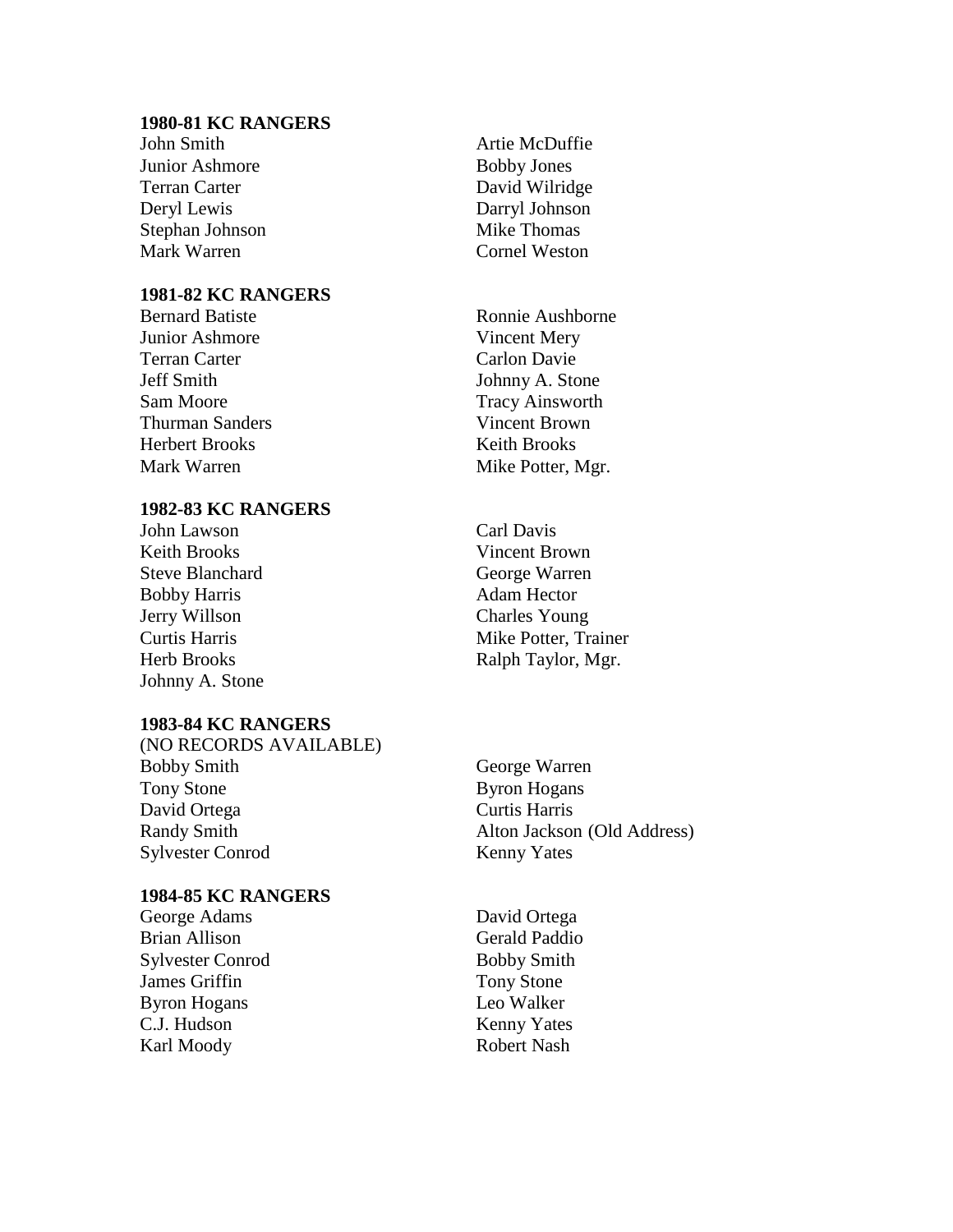### **1985-86 KC RANGERS**

| Robert Nash           | (Good Address) |
|-----------------------|----------------|
| Ken Brown             | (Old Address)  |
| Kim Zurcher           | (Deceased)     |
| Mark Rickett          | (Good Address) |
| <b>Bryant Kirksey</b> | (Old Address)  |

## **1986-87 KC RANGERS**

Ken Brown (Old Address) Jay Mizell (Good Address) Mark Rickett (Good Address) Anthony Armstrong (No Record) Bryant Kirksey (Old Address) Wayne Haynie (Longview)\* Anthony Warner (Frankston, IN)\* Darnell Rucker (Cleveland, OH)\* Collin Wade (Henderson)\* Doug Grisson (Sabine)\* Damon Armstrong (Old Address) Phil Lamson (Longansport, IN)\* Anthony Armstrong (Chicago)\* Don Cary (Good Address) **\*** No Records Available (Hometown)

## **1987-88 KC RANGERS**

Ken Brown (Old Address) Anthony Warner (Frankston, IN) Rodney Elder (Leverett's Chapel) Andre Davis (Detroit) Varnon Powell (Miami) Greg Johnson (Indianapolis) Phillip Roundtree (Miami) Scott Gross (Decatur, IN) Orlando Williams (Detroit) Alfred Walker (Chicago) Ed Matthews (Detroit) Don Roland (Sulphur Springs) No Records Available – Towns listed are hometowns

## **1988-89 KC RANGERS**

Omar Lee (Elmburst, NY) Chris Johsnon (Garland) Rodney Elder (Kilgore) Andre Davis (Detroit) Paul Walker (Pasadena) Greg Johnson (Indianapolis) Charles Robinson (Cleveland) Scott Gross (Decatur, IN) Felix Hamilton (Baltimore) Bill Robinson (Ocala, FL) Junior Simpson (Barberton, OH) Russell Lee (Etoile) (No Records Available – Towns listed are hometowns)

## **1989-90 KC RANGERS**

Mark Johnson (Old Address) Ron Bayless (Good Address) Rich Townsend (Good Address) Derek Miller (Good Address) John Castles (Good Address) Carlos Moore (Out of Country) Michael Green (Deceased) Junior Simpson (No Record)

Jay Mizell (Good Address) David Pelz (No Record) Joe Lauritsen (No Record) Anthony Armstrong (No Record) Wayne Haynie (No Record)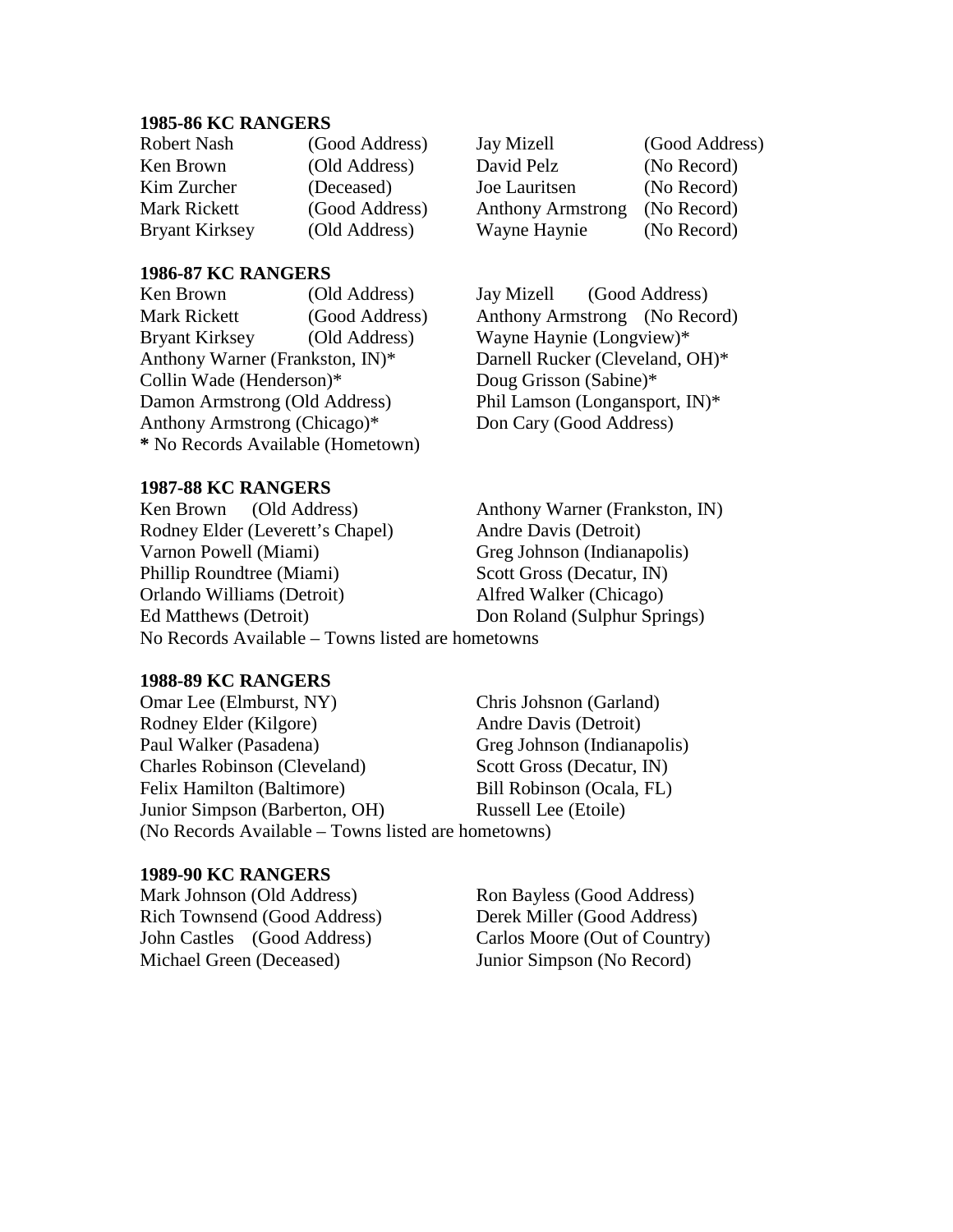#### **1990-91 KC RANGERS**

Rod Sequra (Houston) Mark Johnson (Omaha, NE) Kevin Devonish (Roxbury, MA) Ron Bayless (Indianapolis, IN) Robert Lewis (Okmulgee, OK) Hensley Parks (Baltimore, MD) John Castles (Kilgore) Robert Dodd (Corpus Christi) Carlos Moore (Kilgore) Michael Green (Deceased) John Blake (Roxbury, MA) Clarence Tyson (Shreveport) Roy Wills (Brooklyn)

## **1991-92 KC RANGERS**

Chris Brown (Muskogee OK) Sean Williams (Boston, MA) Marlow White (Haskell, OK) Keith Wright (Gilmer) Greg Winnier (New Orleans) Derrick Spivey (Beaumont) Greg Fisher (Houston) Robert Lewis (Arlington) Edward Redd (Beaumont) John Blake (Boston, MA) Clarence Tyson (Shreveport)

# **1992-93 KC RANGERS**

Derrick Williams (Baltimore) Marlow White (Haskell, OK) Kevin Dowdy (Denton) Bernard Green (Oviedo, FL) Byron Young (Longview) Greg Winnier (New Orleans) Derrick Spivey (Beaumont) Greg Fisher (Houston) Aric White (Haskell) Edward Red (Beaumont) Osita Nwachukwa (Imo-State Nigeria)

#### **1993-94 KC RANGERS**

Osita Nwachukwa (Owerri, Nigeria) Elliott Batts (Hyattsville, MD) Joe Newton (Philadelphia, PA) Derrick Watkins (Baltimore, MD) Haymond Robinson (Longview) Terrence Davis (New Orleans) Byron Young (Longview) Ronald Nunnery (New Orleans) Raphael Edwards (Brooklyn) Tony Lane (Philadelphia, PA)

## **1994-95 KC RANGERS**

Markell Sneed (New Orleans) Kevin James (McKinney) Terrence Davis (New Orleans) John Cole (New Orleans) Brad Linder (College Station) Ardis Beaty (Woodville) Raphael Edwards (Brooklyn) Sean Houston (Shreveport)

O'Keith Wright (Gilmer) Rich Townsend (Indianapolis, IN)

Kevin Devonish (Boston, MA) Lynwood McGrier (New York)

Sean Williams (Boston, MA)]

Stacy Thompson (Tenaha) Leopold Diaw (Jersey City, NJ) Tony Lane (Philadelphia, PA) Fraschott Pratt (Nassau, Bahamas)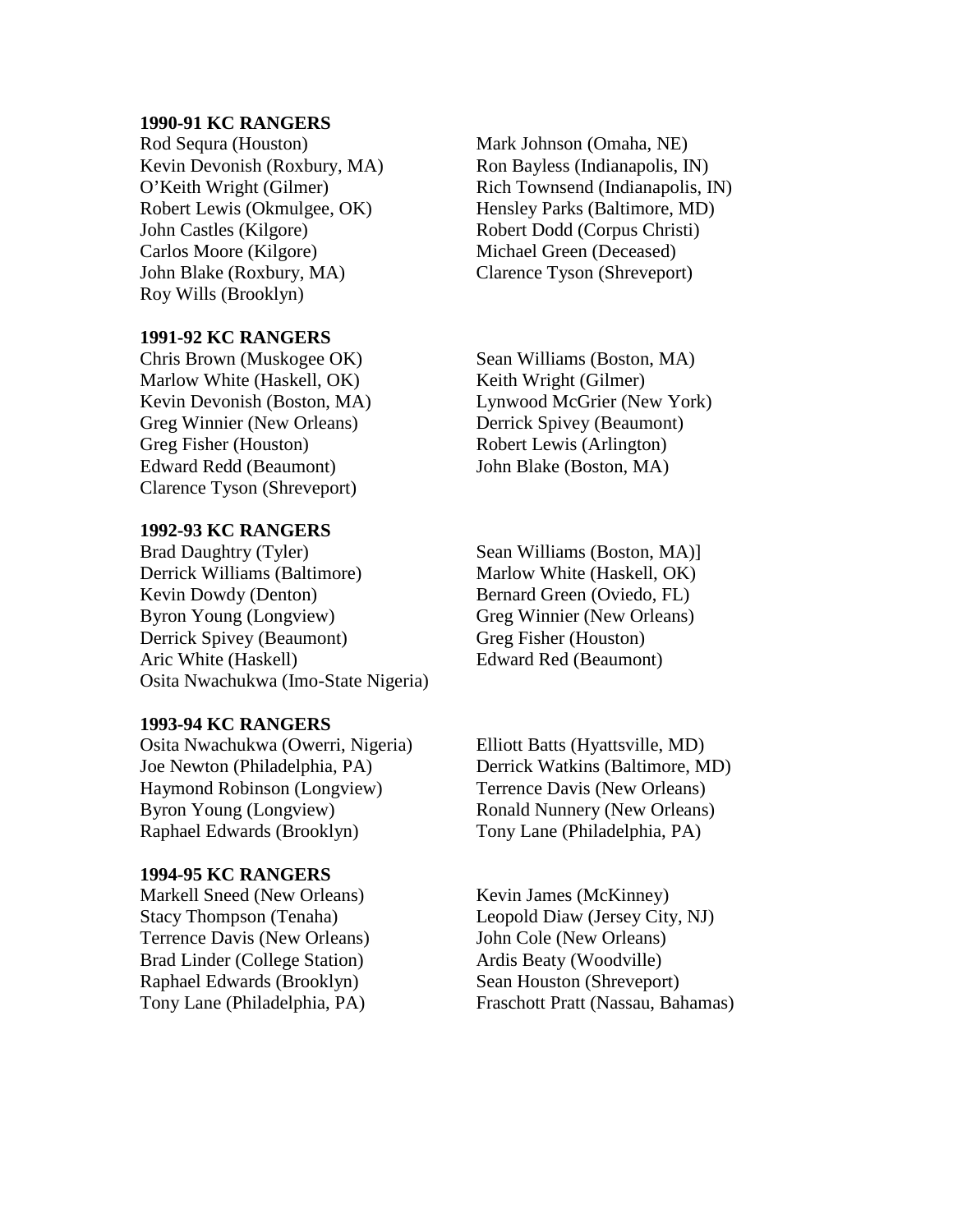## **1995-96 KC RANGERS**

Rodney Towels (Lima, Oh) Gary Durrant (Thornhill, Ont) Anthony Lambert (Sacramento, CA) Francisco Elson (The Netherlands) John Robinson (Englewood, NJ) Darien Robinson (Lakewood, NJ) Quincey Simpson (Lima, OH) Kevin Mumphrey (Liberty City) Leopold Diaw (Jersey City, NJ) Ardis Beaty (Woodville) Marion Garrett (Daingerfield) Brad Linder (College Station)

# **1996-97 KC RANGERS**

Brian Fannin (Winnsboro) Nolan Johnson (Brooklyn, NY) Garland Grady (Opelike, AL) Gerrard Hawkins (Brooklyn) Brandon Gilbert (Madisonville) Ellis Nickson (Vicksburg, Miss) Shane Gray (Lindale) Brent Hillery (El Paso) Carlos Thomas (Shreveport) Kevin Mumphrey (Liberty City) Francisco Elson (The Netherlands)

## **1997-98 KC RANGERS**

Brian Fannin (Winnsboro) Nolan Johnson (Brooklyn) Garland Grady (Opelika, AL) Gerrard Hawkins (Brooklyn) Brandon Gilbert (Madisonville) Richard Evans (Dallas) Bernard Barrow (Harlem, NY) John McCasland (Irving) Lee Hopkins (Avinger) Trevor Diggs (Brooklyn) Lakeithan Stewart (Longview) Lachance Murray (Houston) Sylvester Dotson (Detroit, MI)

## **1998-99 KC RANGERS**

Richard Evans (Dallas) Silver Weinholtz (Houston) Josh McCasland (Irving) Lee Hopkins (Avinger) Toshay Harvey (Houston) Trevor Diggs (Brooklyn, NY) LaKeithan Stewart (Longview) LaChance Murray (Houston)

## **1999-2000 KC RANGERS**

Silver Weinholtz (Houston) Jermaine Lewis (Houston) Toby Frazier (Jacksonville, FL) Johnny Jackson (Livingston) Anthony Davis Jai Pradia (Rayne, LA)

**2000-2001 KC RANGERS** NO NAMES AVAILABLE

Jermaine Lewis (Houston) Bernard Barrow (Harlem, NY) Jai Pradia (Rayne, LA) Sylvester Dotson (Detroit, MI)

Joes Simpson (Detroit, MI) Marquis Shead (Pompano Beach, FL)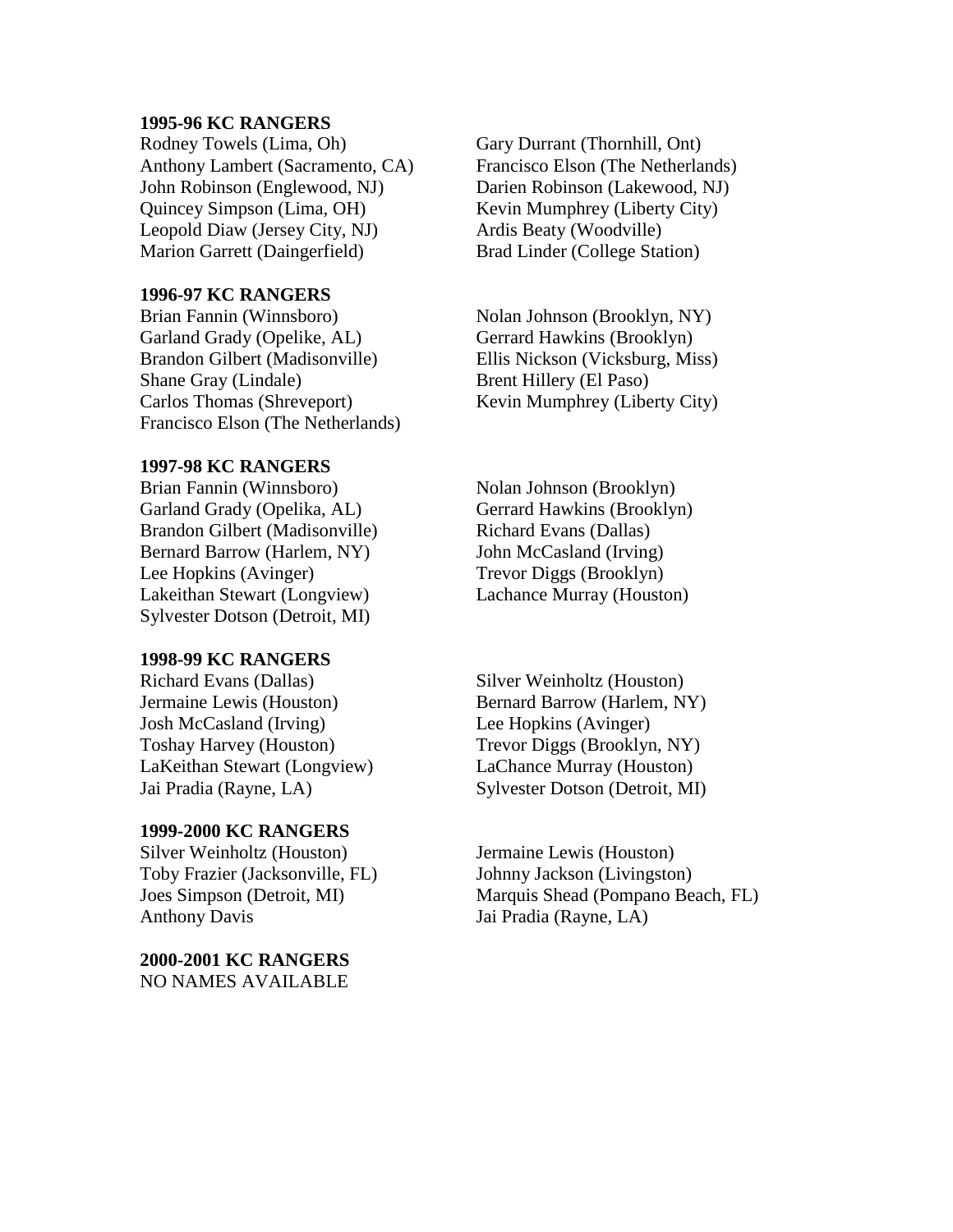## **2001-2002 KC RANGERS**

## GOOD ADDRESSES ON ALL – ADDRESSES OF THEIR PARENTS

Shaheem McNair (Brooklyn, NY) Teri Steucy (Houston) Nolan McBride (Hartford, Conn) Kevin White (Springhill, LA) Randy Brooks (Waterbury, Conn) Patrick Daniels (Willis) Chris Gray (Houston) Chevis Thompson (Florence, SC) Ronald Lewis (New Orleans, LA) Randy Dwellingham (Houston) David Johnson (Montgomery)

# **2002-2003 KC RANGERS**

Charles Easterling (Good Address) Gary Robinson (Good Address) Terri Steucy (Good Address) Patrick Daniels (Good Address) Michael Turner (No Record) Kevin White (Good Address) Jason Williams (Good Address) Eric Simmons (No Record) Chris Gray (No Record) Scotty Lott (Good Address) Antonio Fitzgerald (Good Address)

#### **2003-2004 KC RANGERS**

Ronnie Smith (Good Address) Andres Sierra (Good) Deme Antia (Good) Larry Sheppard (Good) Clarence Matthews III (No Record) Antonio Fitzgerald (Good) Scotty Lott (Good) Amahd Jennings (Good) Joe Mumphrey (Good) Johnny Lewis (Good) Cedric McGowan (Good) Gary Robinson (Good) Berry Jordan (Good)

#### **2004-2005 KC RANGERS**

James Causey (Freshman) Dwight Coleman (Freshman) Casey Forge (Freshman) Will Franklin (Good Address) Michael Harmon (Freshman) Marcus Hubbard (Freshman) Amahd Jennings (Good Address) Ron Larris (Freshman) Jonathan Leopaul (Freshman) Cedric McGowan (Good Address) Antonio Odom (Freshman) Joe Stalling (Freshman) Brandon Wash (Freshman)

## **2005-06 KC RANGERS**

James Causey (Tangipahoa, LA) Brandon Wash (Lake Jackson) Dwight Coleman (DeSoto) Marcus Thornton (Baton Rouge, LA) Casey Forge (Everman) Antonio Odom (Monroeville, AL) Justin Olubuyi (Houston) Landrell Brewer (Bossier City, LA) Michael Harmon (Colombus, MS) Jonathan Leopa ul (Lake Charles, LA) Marcus Hubbard (West Palm Beach, FL) Ron Larris (Gainesville, FL)

Langston Grady (San Antonio) Roland Williams (Freeport, Bahamas) Charles Adekola (Jacksonville, FL) Djoumbi Vivien (Douala, Cameroon)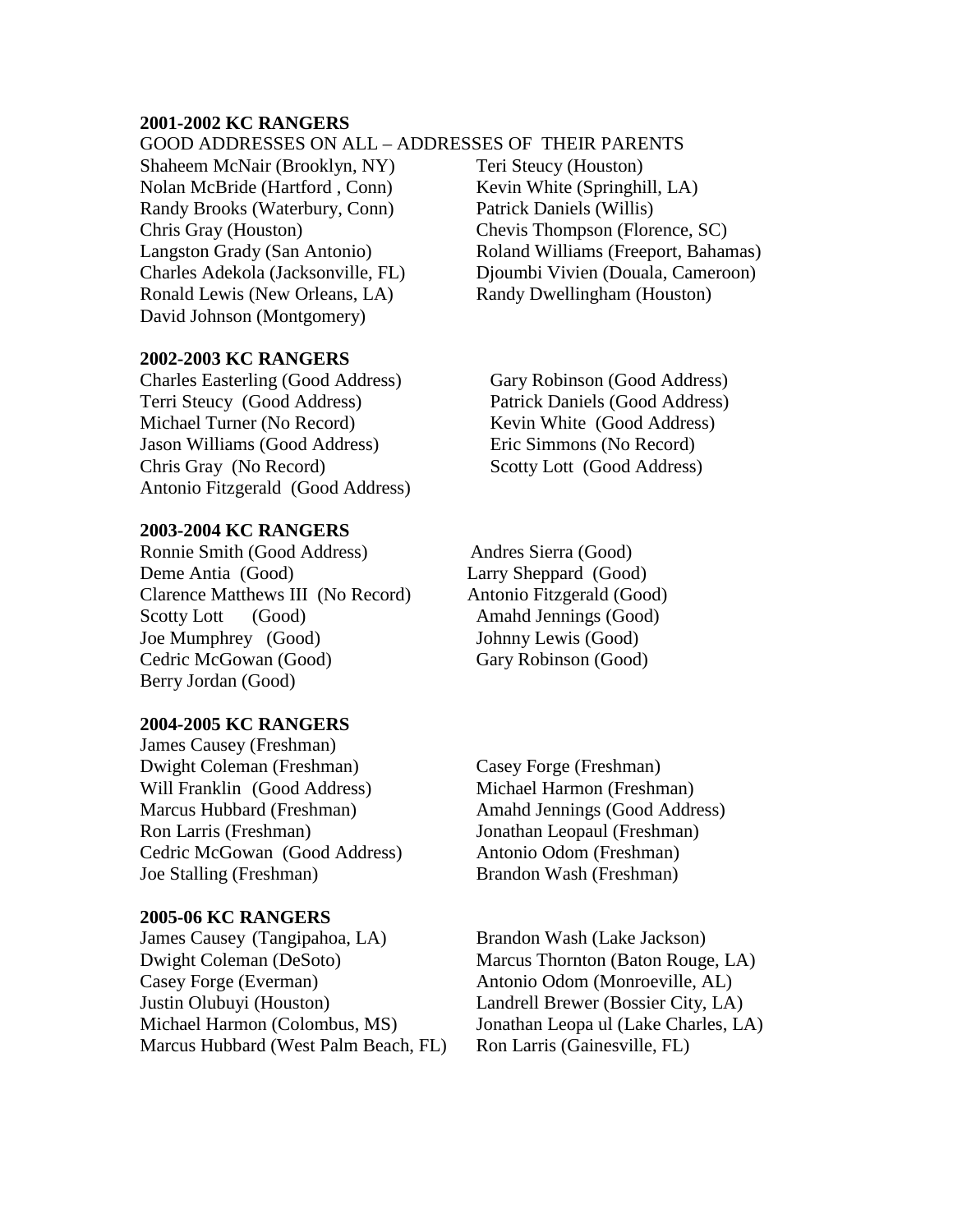## **2006-07 KC RANGERS**

Sophomores Freshmen Marcus Thornton (Baton Rouge) Gerald Brown Julian Anczewski (Australia) Desmeon Jones Brandon McThay (Deerfield Beach) Filip Perunicic Larry Handy (Houston) Robert Lumpkins Landrell Brewer (Bossier City, LA) Fred Savoie

Steven Steward Mirko Vojinovic

## **2007-08 Rangers**

Nick Walls (Memphis, TN) Gerald Brown (Houma, LA) Maurice Foster (New OrleansChris James (Las Vegas, NV) James Graham (Mesquite) Sage Malone (Beaumont) Jovon Moses (Brooklyn, NY) Filip Perunicic (Belgrade, Serbia) Brandon Roberson (Rosharon) Omar Thomas (Detroit, MI) La'Marshall Corbett (Reidsville, NC) Ridge McKeither (Danville, VA) Emmauel Bidias A Moute (Douala, Cameroon)

#### **2008-2009 Rangers**

Dane Smith (Toronto, Canada) James Graham (Dallas) Jeremy Ferguson (Bton Rouge, La.) Troy Cage (Baton Rouge, La.) Sage Malone (Beaumont) LaMarshall Corbett (Raleigh, NC) Jovon Moses (Brooklyn, NY) Chris Johnson (Toronto, Canada) Dwayne Soders (Fort Worth) Peter Rice (Round Rock) Paulo DaCruz (Brooklyn, NY) Sonny Soloman (West Palm Beach, FL)

## **2009-2010 Rangers**

Derian Shaffer (Detroit, MI) Dane Smith (Toronto, CAN) Gentry Hines (Memphis, TN) Jonathan Phelps (Vicksburg, MS) Milton Chavis (Raleigh, NC) Eric Mayo (Shelby, NC) Chris Johnson (Nova Scotia, CAN) Derron Hobbs (St. Louis, MO) Peter Rice (Round Rock, TX) Chris Angsomwine (Ghana) Markus Yarbrough (Zion, IL)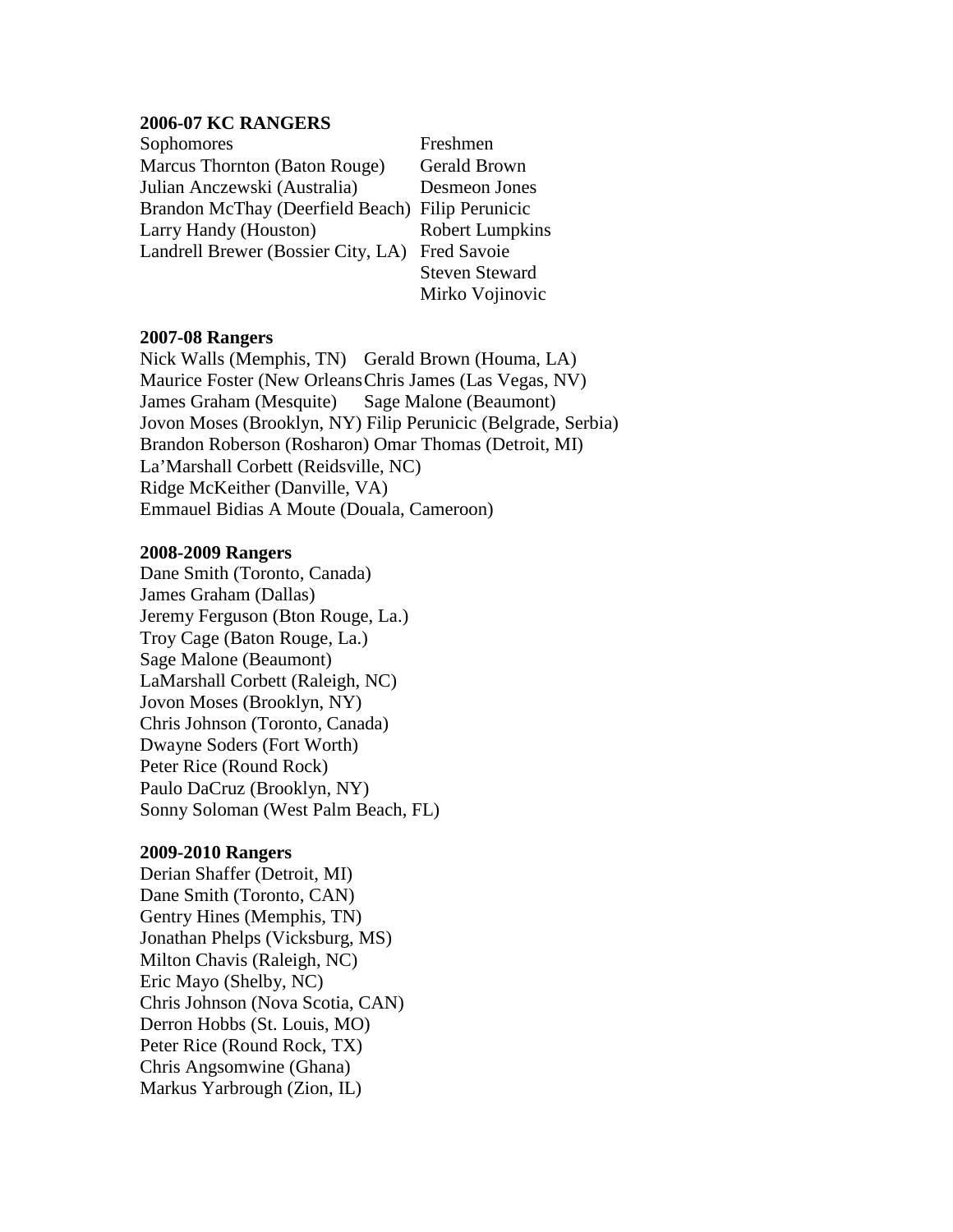## **2010-11 Rangers**

Julian Reese (Lavergne, TN) Trey Potter (Arlington, TX) Travis Betran (Harlem, NY) Curtis Moore (Cleveland, OH) Brian McMikle (Brooklyn, NY) Chris Fitzpatrick (Enid, OK) Clema Holland (Longview, TX) Derian Shaffer (Detroit, MI) Eric Mayo (Shelby, NC) Milton Chavis (Raleigh, NC) Anthony Otley (Toronto, CAN) Patrick Gnabo (Ivory Coast, Africa) Markus Yarbrough (Zion, IL)

## **2011-2011 Rangers**

Jalen Washington (Pflugerville, TX) Chinedu Amajoyi (Rancho Cucamonga, CA) Travis Betran (Harlem, NY) Trey Potter (Arlington, TX) Tanodrio "Nardie" Bogues ( Baltimore, MD) Maurice Taylor (Toledo, OH) Ashton Khan (Toronto, CAN) Derrick Fain (Forney, TX) Fred Mattison (Anderson, NC) Justin Felicia (Houston, TX) Braylon Lazare (Baton Rouge, LA) Patrick Gnabo (Ivory Coast, Africa) Michael Eneh (Nigeria)

## **2011-2012 Rangers**

Jalen Washington (Pflugerville, TX) Chinedu Amajoyi (Rancho Cucamonga, CA) Travis Betran (Harlem, NY) Trey Potter (Arlington, TX) Tanodrio "Nardie" Bogues (Baltimore, MD) Maurice Taylor (Toledo, OH) Ashton Khan (Toronto, CAN) Derrick Fain (Forney, TX) Fred Mattison (Anderson, SC) Justin Felicia (Houston, TX) Braylon Lazare (Baton Rouge, LA) Patrick Gnabo (Ivory Coast, Africa) Michael Eneh (Nigeria)